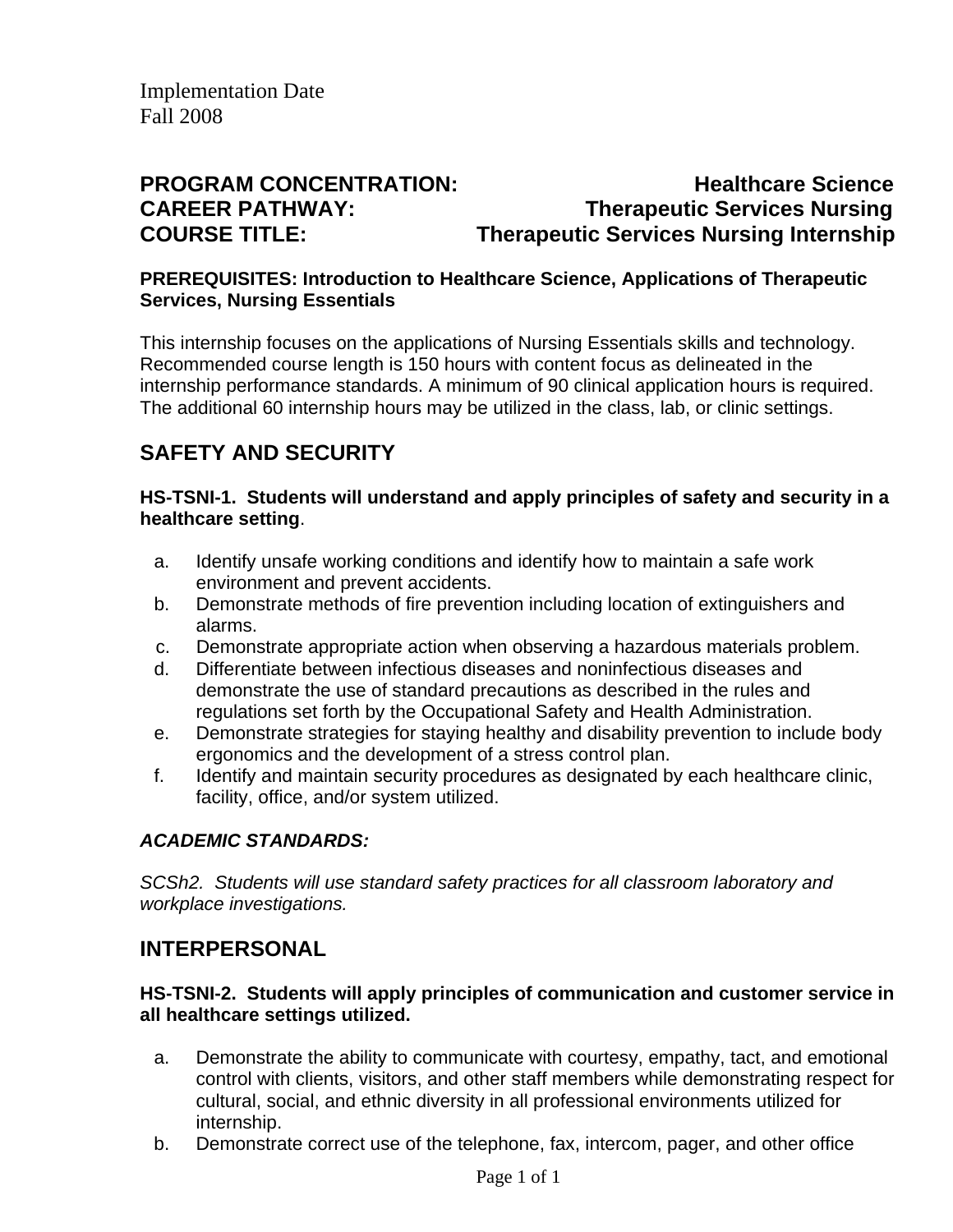equipment while maintaining confidentiality.

c. Demonstrate appropriate etiquette when receiving telephone calls, emails, faxes, or memos, and/or dealing with complaints.

## **INFORMATION PROCESSING**

#### **HS-TSNI-3. Students will interpret and process pertinent medical and non-medical information.**

- a. Demonstrate basic math skills including, but not limited to: interpreting and recording data on graphs, charts, and tables; demonstrating conversions between Roman and Arabic numerals and US Standard time (Greenwich Mean Time) and Military time (24 hour clock); and applying conversion constants between metric and avoirdupois systems and within each system.
- b. Demonstrate methods used to determine pertinent criteria including problem and resource identification in a given situation.
- c. Demonstrate problem-solving techniques.
- d. Demonstrate prioritization and decision-making skills including identification of medical conditions or situations, which would take priority over others.

### *ACADEMIC STANDARDS:*

*MM2P1. Students will solve problems (using appropriate technology)* 

*MM2P4. Students will make connections among mathematical ideas and to other disciplines.* 

*ELA9RL5. The student understands and acquires new vocabulary and uses it correctly in reading and writing.* 

*ELA10W1(a). Establishes a clear, distinctive perspective and maintains a consistent tone and focus throughout.* 

*ELA10LSV1. The student participates in student-to-teacher, student-to-student, and group verbal interactions.* 

# **OCCUPATION SPECIFIC**

#### **HS-TSNI-4. Students will acquire nursing essential skills and apply in a clinical setting for a minimum of 40 hours.**

- a. Demonstrate understanding of knowledge and skills for career focus.
- b. Apply the employability skills required for proficiency as a nursing assistant.
- c. Demonstrate behavior which maintains residents'/patients' rights and practice resident/patient/client privacy according to OBRA and HIPAA guidelines.
- d. Communicate effectively with residents/patients/clients, healthcare team members, and resident/patient/client family or visitors using appropriate customer service skills.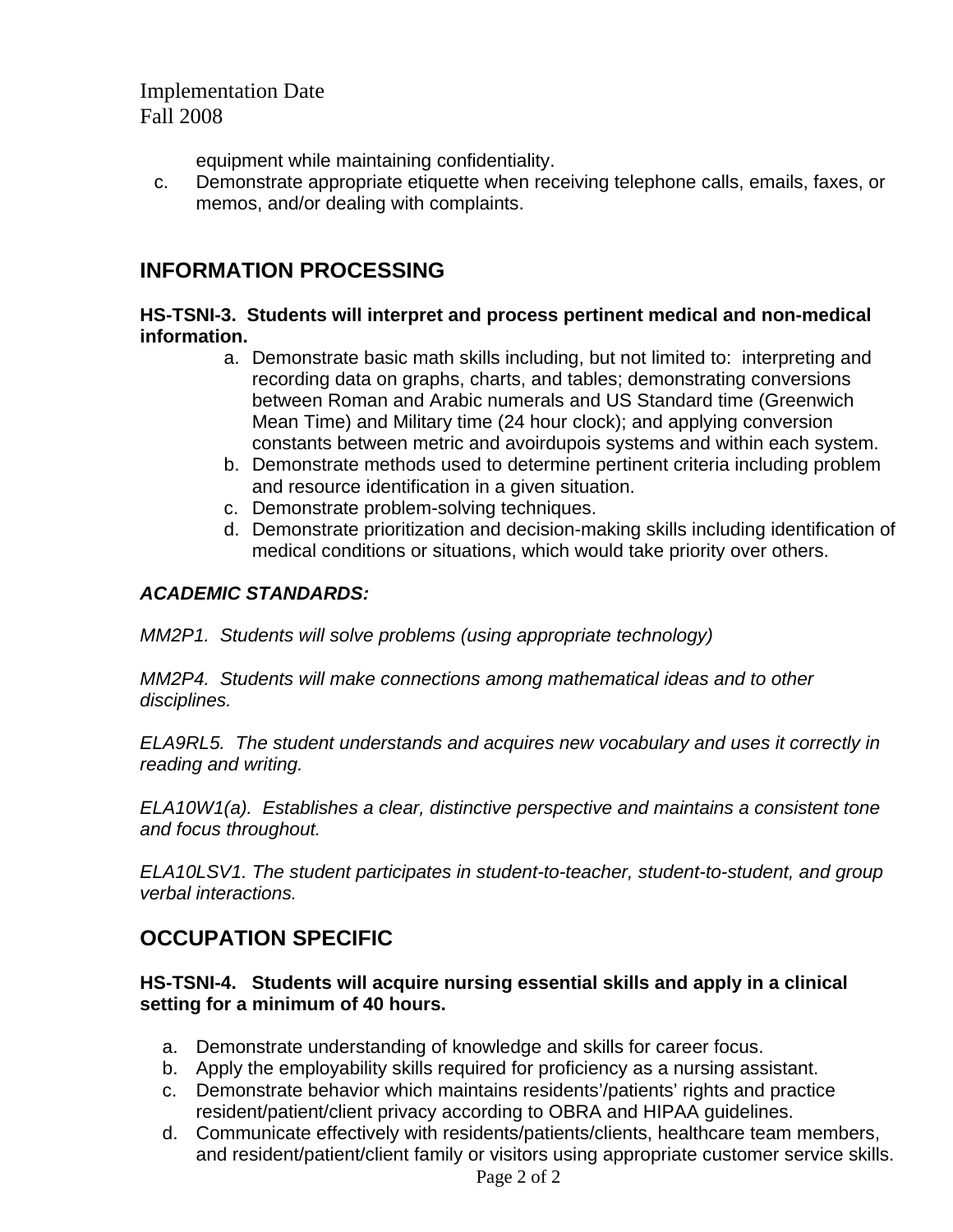- e. Demonstrate appropriate behaviors meeting mental health and social service needs of resident/patient/client.
- f. Analyze the organizational structure of the nursing facility.
- g. Apply the legal and ethical principles of providing care and fulfilling job responsibilities for competent and incompetent residents/patients/clients.
- h. Practice safety measures in providing resident/patient/client care.
- i. Describe and demonstrate infection control practices.
- j. Explain the role and responsibility of individual members of the healthcare team; interact effectively and sensitively with all team members in promoting the delivery of quality healthcare.
- k. Use information on the resident/patient/client care plan to assist with Activities of Daily Living (ADL's) skills while promoting the residents'/patients'/clients' independence.
- l. Perform basic nursing skills within the scope of practice for a nursing assistant while maintaining resident/patient/client rights.
- m. Perform all beginning and ending procedures (i.e. wash your hands, gather equipment, identify client, provide for privacy, etc…) with all resident/patient/client care.
- n. Demonstrate nursing assistant skills which incorporate the principles of restorative nursing.
- o. Analyze and demonstrate (may simulate as necessary) nursing assistant skills which may be performed in an acute care setting.
- p. Analyze the role of the nursing assistant in a home health setting.
- q. Perform objectives and complete assigned tasks in assigned clinical area according to facility standards according to their scope of practice**.**
- r. Apply basic patient care skills in a clinical setting based on their scope of practice.

### *ACADEMIC STANDARDS:*

*ELA10W1(d). Uses precise language, action verbs, sensory details, appropriate modifiers, and active rather than passive voice.* 

*ELA11C1(a). Demonstrates an understanding of proper English usage and control of grammar, sentence and paragraph structure, diction, and syntax.* 

*ELA11LSV2(c). Responds to questions with appropriate information.* 

*ELA11LSV(g). Gives reasons in support of opinions expressed.* 

### **CTAE Foundation Skills**

The Foundation Skills for Career, Technical and Agricultural Education (CTAE) are critical competencies that students pursuing any career pathway should exhibit to be successful. As core standards for all career pathways in all program concentrations, these skills link career, technical and agricultural education to the state's academic performance standards.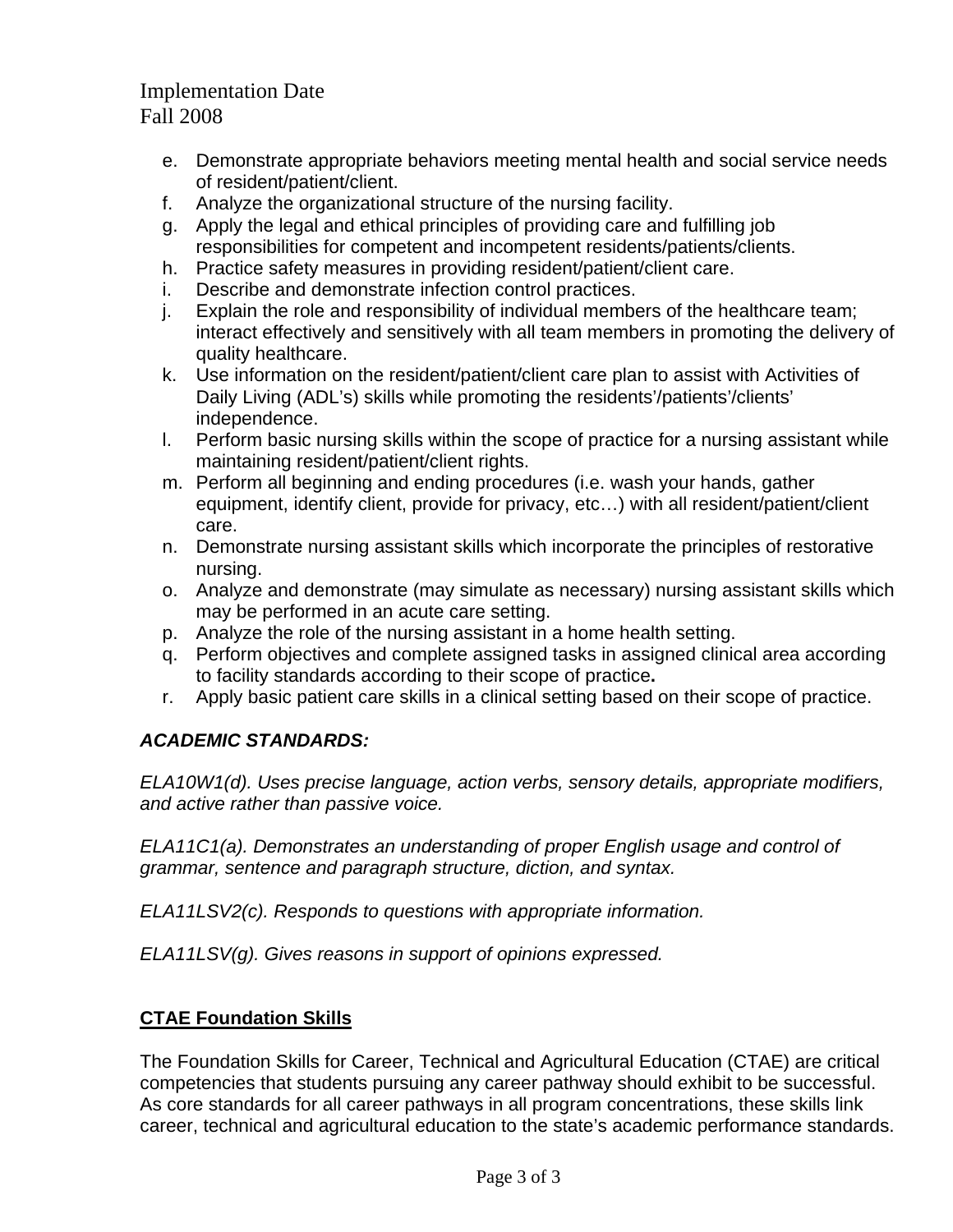The CTAE Foundation Skills are aligned to the foundation of the U. S. Department of Education's 16 Career Clusters. Endorsed by the National Career Technical Education Foundation (NCTEF) and the National Association of State Directors of Career Technical Education Consortium (NASDCTEc), the foundation skills were developed from an analysis of all pathways in the sixteen occupational areas. These standards were identified and validated by a national advisory group of employers, secondary and postsecondary educators, labor associations, and other stakeholders. The Knowledge and Skills provide learners a broad foundation for managing lifelong learning and career transitions in a rapidly changing economy.

**CTAE-FS-1 Technical Skills:** Learners achieve technical content skills necessary to pursue the full range of careers for all pathways in the program concentration.

- **CTAE-FS-2 Academic Foundations:** Learners achieve state academic standards at or above grade level.
- **CTAE-FS-3 Communications:** Learners use various communication skills in expressing and interpreting information.

**CTAE-FS-4 Problem Solving and Critical Thinking:** Learners define and solve problems, and use problem-solving and improvement methods and tools.

- **CTAE-FS-5 Information Technology Applications:** Learners use multiple information technology devices to access, organize, process, transmit, and communicate information.
- **CTAE-FS-6 Systems:** Learners understand a variety of organizational structures and functions.
- **CTAE-FS-7 Safety, Health and Environment:** Learners employ safety, health and environmental management systems in corporations and comprehend their importance to organizational performance and regulatory compliance.
- **CTAE-FS-8 Leadership and Teamwork:** Learners apply leadership and teamwork skills in collaborating with others to accomplish organizational goals and objectives.
- **CTAE-FS-9 Ethics and Legal Responsibilities:** Learners commit to work ethics, behavior, and legal responsibilities in the workplace.
- **CTAE-FS-10 Career Development:** Learners plan and manage academic-career plans and employment relations.